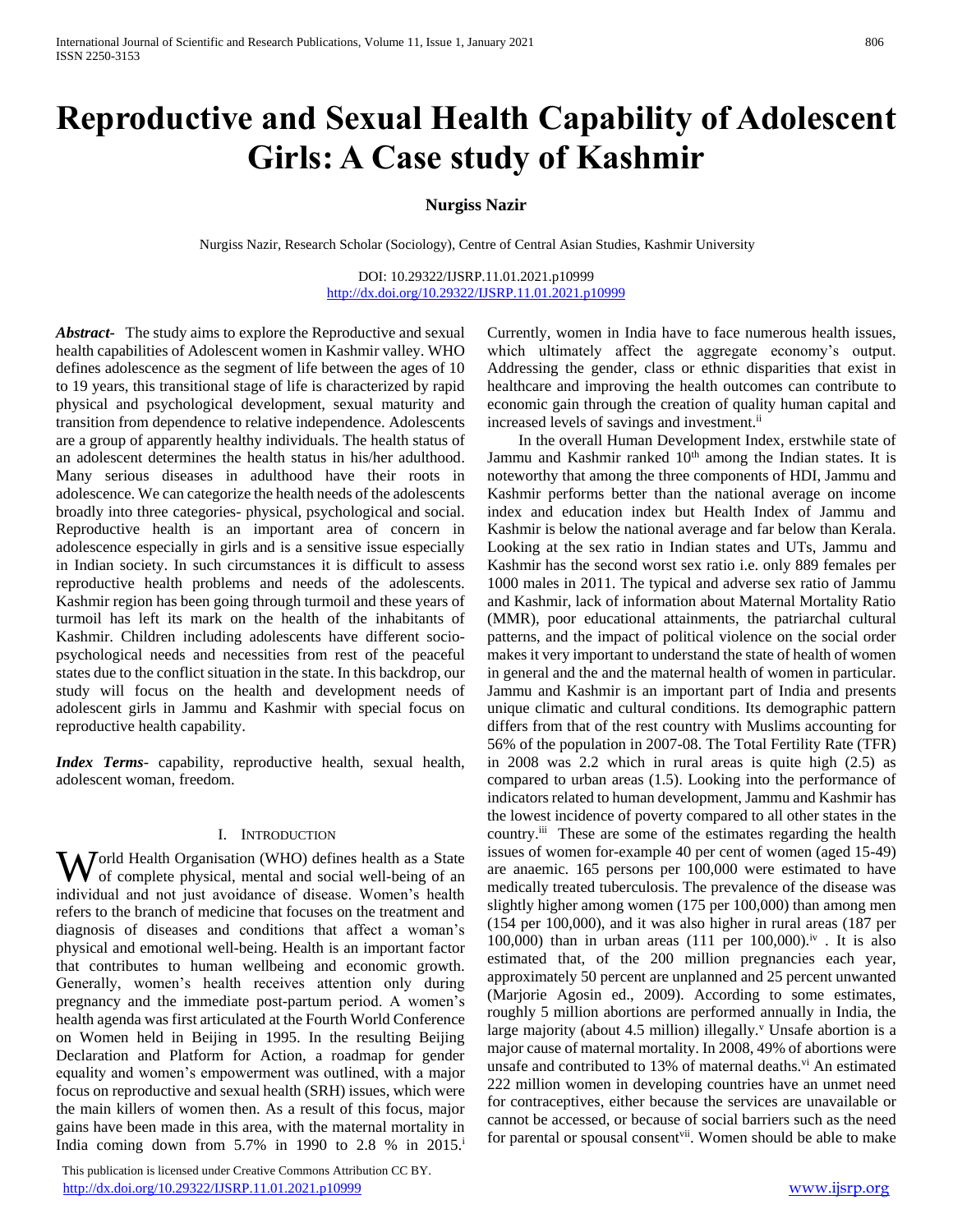decisions about reproduction free of discrimination, coercion, and violence. Intimate-partner violence cuts across socioeconomic, religious and ethnic groups and across geographic areas, but women living in poverty, women with disabilities and adolescent girls are especially vulnerable. More than 30% of women and girls worldwide have experienced either physical and/or sexual intimate-partner violence or non-partner sexual violenceviii.

 Adolescent health is an increasingly important focus of public health effortsix. It is now quite widely accepted that adolescence is a time of transition involving multi-dimensional changes: biological, psychological (including cognitive) and social. Biologically, adolescents are experiencing pubertal changes, changes in brain structure and sexual interest, as a start. Psychologically, adolescents' cognitive capacities are maturing. Finally, adolescents are experiencing social changes through school and other transitions and roles they are assumed to play in family, community and school. These changes occur simultaneously and at different paces for each adolescent within each gender, with structural and environmental factors often affecting adolescents' development. Estimates of the number of adolescents worldwide vary due to the inconsistency with how international agencies and individual countries define the composition adolescence. The United Nations Population Fund (UNFPA) defines adolescents as being between the ages of 10 and 19. The World Programme of Action for Youth refers to adolescents as "youth" who are between the ages of 15 and 24. As such, the World Programme of Action for Youth's World Youth Report 2003 estimates that there are more than 1 billion youth aging 15 to 24, with 85% inhabiting developing countries. Sixty percent of these young people live in Asia, 15% in Africa, 10% in Latin America and the Caribbean, and the remaining 15% in developed countries and regions. Countries and regions often define adolescence differently, according to cultural beliefs and practices. For instance, if adolescence is viewed as a transitional stage between childhood and adulthood, from dependence on family to autonomy, adolescence could terminate in one's late twenties or even early thirties in some regions.<sup>x</sup> Adolescence brings growth, change, opportunity, and, all too frequently, risks to reproductive health. The need for improved health and social services aimed at adolescents, including reproductive health services, is being increasingly recognized throughout the world. Spurred on by recommendations from the 1994 International Conference on Population and Development, organizations in many countries have created a range of programs to better meet the reproductive health needs of adolescents. While existing adolescent programs are too few and too limited to meet the global need, and have been inadequately evaluated, pilot projects and innovative efforts in many regions provide important lessons on what types of activities make a difference, and what do not. Many adolescents are sexually active (although not always by choice) and, in some regions, as many as half are married. Sexual activity puts adolescents at risk of various reproductive health challenges. Each year about 15 million adolescents aged 15–19 years give birth, as many as 4 million obtain an abortion, and up to 100 million become infected with a curable sexually transmitted disease (STD). Globally, 40 percent of all new human immunodeficiency virus (HIV) infections occur among 15–24 year olds; recent estimates are that 7,000 are infected each day. These health risks are influenced by many interrelated factors,

 This publication is licensed under Creative Commons Attribution CC BY. <http://dx.doi.org/10.29322/IJSRP.11.01.2021.p10999> [www.ijsrp.org](http://ijsrp.org/)

such as expectations concerning early marriage and sexual relationships, access to education and employment, gender inequities, sexual violence, and the influence of mass media and popular culture. Adolescents often lack basic reproductive health information, skills in negotiating sexual relationships, and access to affordable, confidential reproductive health services. Concerns about privacy or the ability to pay, and real or perceived disapproval by service providers further limit access to services where they exist, as do legal barriers to information and services. Many adolescents lack strong stable relationships with parents or other adults whom they can talk to about their reproductive health concerns.<sup>xi</sup>

#### II. THEORETICAL RELEVANCE

 Human beings have a dignity that deserves respect from laws and social institutions. This idea has many origins in many traditions; by now, it is at the core of modern democratic thought and practice all over the world. The idea of human dignity is usually taken to involve an idea of equal worth: rich and poor, rural and urban, female and male, all are equally deserving respect, just in virtue of being human, and this respect should not be abridged on account of a characteristic that is distributed by the whims of fortune. Often, too, this idea of equal worth is connected to ideas of freedom and opportunity: to respect the equal worth of persons is, among other things, to promote their ability to fashion a life in accordance with their own view of what is deepest and most important. But human dignity is frequently violated on grounds of sex. Many women all over the world find themselves treated unequally with respect to employment, bodily safety and integrity, basic nutrition and health care, education and political voice. In many cases these hardships are caused by their being women, and in many cases laws and institutions construct or perpetuate these inequalities. All over the world, women are resisting inequality and claiming the right to be treated with respect<sup>xii</sup>.

#### III. CAPABILITY APPROACH

 Some aspects of the capability approach can be traced back to, among others, Aristotle, Adam Smith, John Stuart Mill and Karl Marx, but the approach in its present form has been pioneered by the economist and philosopher Amartya Sen, and more recently also been significantly developed by the philosopher Martha Nussbaum. Sen argued that in social evaluations and policy design, the focus should be on what people are able to do and be, on the quality of their life, and on removing obstacles in their lives so that they have more freedom to live the kind of life which, upon reflection, they find valuable.<sup>xiii</sup>

 Capability approach talks about freedom and the development of an environment suitable for flourishing. Capability refers to what people are actually able to be and do, rather than to what resources they have access to. It focuses on developing people's capability to choose a life that they have reason to value. The capability approach requires that human development is not taken as an abstract idea, but as lived capacities at the level of everyday life<sup>xiv</sup>.

 The capability approach to well-being and development thus evaluates policies according to their impact on people's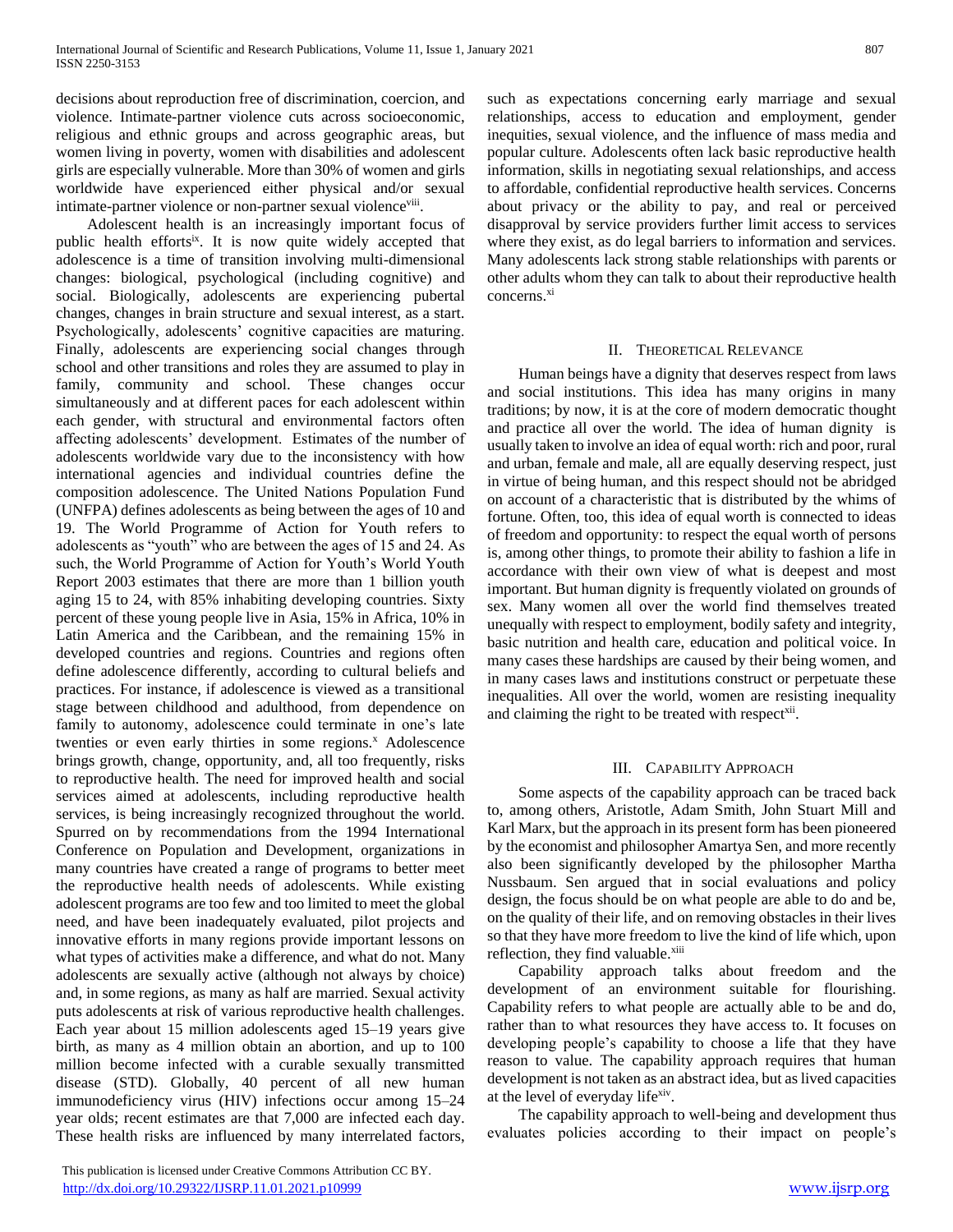capabilities. It asks whether people are being healthy, and whether the resources necessary for this capability, such as clean water, access to medical doctors, protection from infections and diseases, and basic knowledge on health issues, are present. It asks whether people are well-nourished, and whether the conditions for this capability, such as sufficient food supplies and food entitlements, are met. It asks whether people have access to a high quality education, to real political participation, to community activities which support them to cope with struggles in daily life and which foster real friendships, to religions that console them and which can give them peace of mind. For some of these capabilities, the main input will be financial resources and economic production, but for others it can also be political practices, such as the effective guaranteeing and protection of freedom of thought, religion or political participation, or social or cultural practices, social structures, social institutions, public goods, social norms, traditions and habits. The capability approach thus covers the full terrain of human well-being. Development and well-being are regarded in a comprehensive and integrated manner, and much attention is paid to the links between material, mental, spiritual and social well-being, or to the economic, social, political and cultural dimensions of life<sup>xv</sup>.

 Unlike Sen, Nussbaum's capability framework identifies a well-detailed list of human capabilities that is supposed to be served by every human being in the world. Nussbaum typically uses the plural term "capabilities" in order to emphasize that the most important aspects or capabilities of people's quality of life are plural and are quantitatively distinct. She felt that health, bodily integrity, education, and other aspects of individual lives cannot be classified into a single term. Therefore, Nussbaum prefers to define her 'capability approach' as the "human development approach", because she is concerned with the capabilities of non-human animals as well as human beings. Due to that, Nussbaum is being praised for providing a richer, more applicable and realistic framework that can be used to evaluate every individual's well-being. Nussbaum's idea of well-being arises from the essence of reading Aristotle who argued about "good life" of every human. They further explained that like Aristotle, Nussbaum expands the approach to reinforce the environment where human beings can lead good life with their owned capabilities. Besides, it can be understood that Nussbaum's version of capability approach focuses not only on the household but each individual in the household. Here, each individual in the household is the unit of analysis of poverty.

 Sen's core concepts are those of 'functionings' and 'capabilities'. A functioning is 'the various things a person may value doing or being' the practical realisation of one's chosen way of life. Capability refers to our freedom to promote or achieve valuable functionings. Capability is a combination (a capability set) of functionings someone can achieve, and from which he or she can choose one collection. The capability approach is based on the notion of life and living as a combination of various doings and beings, with quality of life to be assessed in terms of our capability to achieve valuable functionings. Functionings allow for different interpersonal conversion factors. It means if a person has Resources Capability and he/she is able to, but in real terms is he/she able to utilise his/her resources and capability. For example a person has bike and he knows how to ride, but is this person having a choice to ride around this bike or a person has money to

approach relates centrally to 'freedom in the range of options a person has in deciding what life to lead'. Capability is thus the freedom to achieve various lifestyles that, having information about and having reflected upon, we value. The capability approach therefore argues for well-being and quality of life, not only income generation – a person's well-being is not simply a matter of how rich he or she is. The focus is not solely on income or consumption; instead, resources create opportunities, rather than being an end in themselves. Sen's conceptualisation of capabilities and functionings challenges a narrow income generation approach or, as it might currently be in the United Kingdom, a focus on education and employability as the key, even the only goal that matters for policy makers. While developing capabilities certainly includes an instrumental concern with the growth of national GDP, or individual income generation, this is seen as a means to expanding human capability 'to lead more worthwhile and more free lives. Educational quality and wellbeing in this approach would be assessed in terms of a person's ability to achieve valuable functionings. Such functionings (actual achievements) may range from the simple (being well nourished, having mobility) to the complex (being numerate and literate, taking part confidently in critical discussions with one's peers). Sen integrates securing and expanding intrapersonal and interpersonal freedoms (individual agency and social arrangements). Crucially, 'functionings' depend on both individual and institutional conditions and contexts within which potentials (freedom) can be achieved. Freedoms, as Sen points out, depend also on social and economic arrangements (e.g. education, health care), and on political and civil rights. Individual functionings will be inflected by a person's relative advantages in society, and enhanced by enabling public and policy environments, for example, a gender equity policy in schools.<sup>xvi</sup> Notions of *agency* are central to the capability approach. At the boundary of functionings and capabilities is the matter of choice, where` a person exercises his or her agency, having the requisite set of capabilities, to make choices from a range of options and alternatives, if such a choice achieves his or her well-being. By agency, Sen means 'someone who acts and brings about change, and whose achievements are to be judged in terms of her own values and objectives, whether or not we assess them in terms of some external criteria as well'. Agency is one's ability to pursue goals that one values. Agency and well-being are then deeply connected. Importantly, choice in Sen's conceptualisation is not to be confused with neo-liberal advocates of individual choice. The crucial difference is that the capability approach is ethically individualistic; neo-liberalism by contrast is ontologically individualist. For the latter, the focus on individual autonomy individualises success and failure, and the social consequences that flow from personal choices. However, in Sen's formulation, individual freedom and agency strengthens social life, rather than fragmenting it. At issue is that Sen's work is informed by this

buy food and is thus able to be nourished, but the question here is that does this person have a choice to buy such food which can nourish him. If we value being well nourished, or confident, or becoming a doctor, or a plumber, do we have the freedom to achieve these things, to live one kind of life, rather than another, to have 'real opportunity to accomplish what we value'? A capability is then 'the alternative combinations of functionings that are feasible' for a person to achieve. For Sen, his capability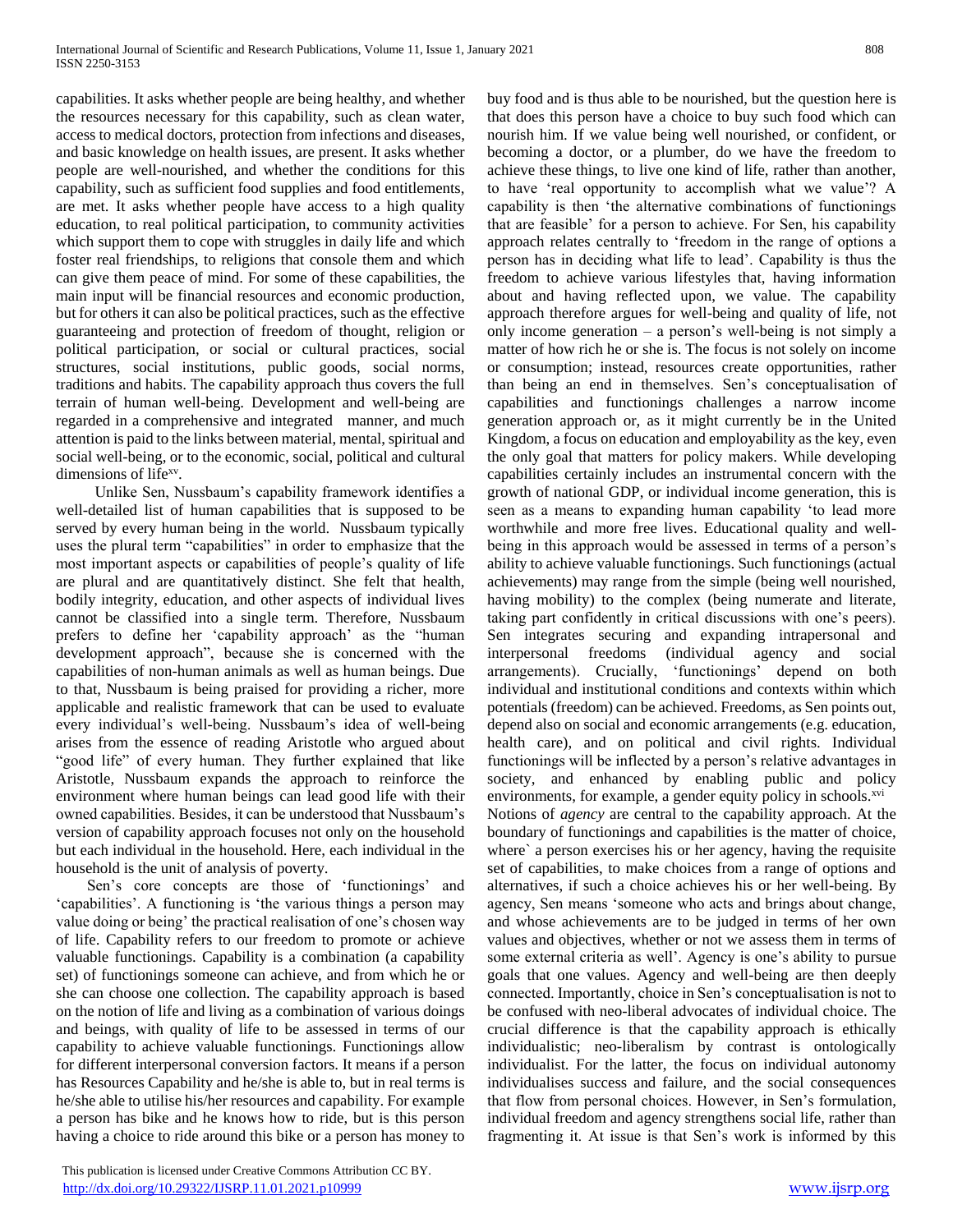ethical individualism – every diverse person counts; whereas the neo-liberal view grounded in ontological individualism is driven by selfish self-interest. Sen further works with the notion of 'the basic heterogeneity of human beings', thus human diversity is central to and explicit in his approach to equality, not an add-on factor.xvii

#### IV. THE IDEA OF CHOICE AND FREEDOM

 The ideas of freedom and choice are central to the capability approach. There are two distinct ways in which choice appears in the capability approach: the act of choice and the scope of choice. We may describe these two aspects as the agency aspect and the opportunity aspect of choice respectively. To see the distinction and their respective importance, consider how one goes from capability to achieved functioning. Capability reflects the full range of possible levels of functioning that an individual can enjoy considering all the constraints and opportunities of acquiring commodities and then converting them into functionings.

 Capability approach is concerned primarily with positive freedom. When the neoliberals champion the cause of market freedom they are essentially asking for absence of restraints on what market participants can choose to do (so long as some basic tenets of legal behaviour are observed, such as compliance with contracts, etc.). In so doing, they are trying to protect people's negative freedom. By contrast, the very concept of capability embodies a quintessentially positive conception of freedom. For instance, when we ask 'does a person have the capability to be well-nourished', what we mean is that, taking into account all the opportunities and constraints she faces in converting her endowments into the functionings she values, is she able to choose a functioning vector that gives her enough food to be wellnourished? If the answer is yes, then she does have that capability; in that case, she can also be said to enjoy the positive freedom to choose to be well-nourished. Being alive to this distinction between two types of freedom immediately makes it clear that just because the capability approach uses the language of freedom, it does not necessarily have to endorse the neoliberal conception of freedom<sup>xviii</sup>. For Sen's capability approach is to what extent owned commodities allow a person to have a freedom of functioning in the society for their own well-being as they do not directly assure a state of being. Sen's approach focuses on real freedom that is on what people are able to do and not on what people should do to alleviate their impoverished situation.

 Sexual and reproductive health is not limited to the absence of disease or dysfunction, nor is its importance confined to just the reproductive years. It includes the ability to understand and weigh the risks, responsibilities, outcomes and impacts of sexual actions and to practice abstinence when appropriate. It includes freedom from sexual abuse and discrimination and the ability of individuals to integrate their sexuality into their lives, derive pleasure from it, and to reproduce if they so choose.xix Choice factor is at the core to achieve the highest capability, relating choice factor to the adolescent reproductive health is a crucial phenomenon. The decision to choose for the better health is governed by various factors- based on various dimensions; an adolescent is dependent on (e.g.) parenting, economy, socialisation, geography etc. Adolescent is more vulnerable to the wrong choice formation and

needs to be guided properly and according to the psychological needs.

# V. ADOLESCENT WOMEN'S HEALTH NEEDS

 Adolescent health is an increasingly important focus of public health efforts. In contrast to other age groups, mortality and morbidity rates for adolescents and young adults in Western countries have increased over the past few decades. Health status for adolescents now appears to be poorer than it was for their parents. Increased focus has been associated with broadened definitions of adolescent health. Public health now considers healthy behaviours in addition to health status (i.e., mortality and morbidity), and there is increasing consideration of adolescent development and coping within these formulations.<sup>xx</sup> Since the late 1980's there has been an increasing awareness of the need to pay special focus on the adolescent and their sexual and Reproductive Health (RH).<sup>xxi</sup> The sexual and RH behaviour of this age group will critically affect the global population growth pattern.<sup>xxii</sup>

 The mortality rate among adolescents is low as compared to other periods of the life span. In 1996, the major causes of adolescent mortality in the United States, using U.S. health statistics categories, were injury (including accidents, homicide, and suicide), cancer, heart disease, and acquired immunodeficiency syndrome. Major sources of morbidity are infectious disease, particularly sexually transmitted diseases, and substance abuse. This same pattern is seen in developing countries as paediatric care improves, marriage is postponed, and a pattern of urban migration for employment is established in young people. Although morbidity and mortality are relatively low, some types of disease show a peak incidence in the adolescent years. The highest incidence of hepatitis and infections of the gastrointestinal tract have been noted in the adolescent age range. The highest rate of near-fatal asthma attacks occurs in adolescence. Mid adolescence is the peak time for the onset of eating disorders. Pathologic sleep conditions such as sleep apnea and delayed sleep phase syndrome have their symptomatic onset in adolescence. In addition, adolescence is a time of symptomatic emergence for disease.

 Several authors have proposed that early and late puberty are risk factors for later adult disorders, particularly brain dysfunction. Over the years, differences in cognitive ability and susceptibility to psychopathology have been attributed to early and late maturers. Influential hypotheses have been advanced concerning the role of delayed or faulty adolescent brain maturation in the aetiology of schizophrenia, and some direct evidence has been presented. These hypotheses are prompted by evidence that neural substrates implicated in schizophrenia mature during adolescence. Other outcomes for which age at puberty may be a risk factor include short stature, obesity, breast cancer, and polycystic ovary syndrome. Finally, the regression of clinical problems at adolescence bears consideration.<sup>xxiii</sup>

 Attention to adolescents by those in the reproductive health field originated with concerns about the risk behaviours and vulnerability of adolescents, especially in relation to early and unwanted pregnancy, unsafe abortion, sexually transmitted infections and HIV/AIDS.<sup>xxiv</sup> The effects of globalization, rising age at marriage, rapid urbanization and greater opportunities for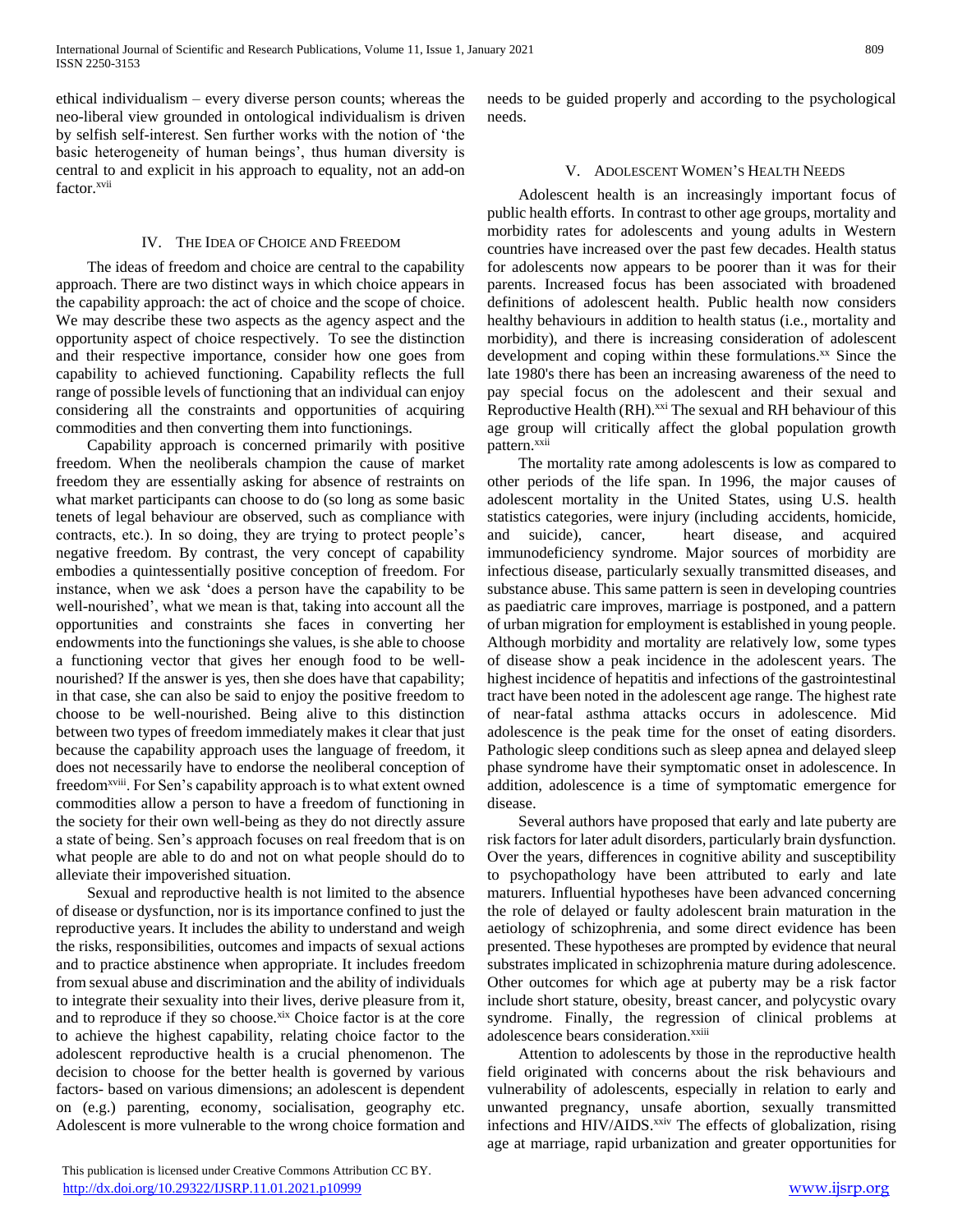socialization have heightened the risk of STIs, HIV/AIDS and unwanted pregnancy. While adolescents have unmet needs for reproductive health information and services, these are not addressed by parents, schools or the existing health care systems. Sex education should be a lifelong learning process based on the acquisition of knowledge and skills and development of positive values and attitude. Sex education aims to reduce the risks of potentially negative outcome from sexual behaviour such as fear and stigma of menstruation, unwanted and unplanned pregnancies and infection with STIs including HIV. Effective sex awareness program should start early before young people reach puberty more so before they have developed established patterns of behaviour.

 The consequences of sexually transmitted infection (STI) and unplanned pregnancy can be devastating. Young women are at the start of their reproductive life and risk compromising their future fertility through tubal occlusion or ectopic pregnancy. In many areas, young women who get pregnant are withdrawn from school, further disadvantaging them. In countries where access to abortion is limited, the gynaecological consequences of "back street" abortion can be dire. While young men suffer fewer direct health consequences of early sex, infection or pregnancy can still have adverse consequences for them—for example, with respect to further education and training opportunities. Today's adolescents will determine the social fabric, economic productivity, and reproductive health and well-being of nations throughout the world in the coming decades. Worldwide, a variety of programs have tried to address the sexual and reproductive health needs of adolescents. Communications and other interventions designed to improve the sexual and reproductive health of adolescents needs to respond appropriately to the changing global context.<sup>xxv</sup>

Consequently, a shift to a more holistic approach is taking place and a range of 'antecedents' of reproductive behaviour has been examined, e.g. the importance of schooling, age at marriage, connectivity to parents, partner involvement and health system characteristics. However, the goal remains the prevention of negative outcomes. An alternative is to think about reproductive outcomes in terms of healthy reproductive practices - accurate knowledge and information, availability and accessibility of youth-friendly services, ability to make responsible and informed decisions, couple communication and negotiation about sex, contraception and child bearing, later age at marriage and delayed on set of childbearing. Re-framing the terminology of these variables directs attention to a different range of determinants, many of which are even more fundamental than 'antecedents'. For adolescents, in developing countries especially, social and institutional restrictions may shape a large part of their actions. As societies change, however, personal ideals and aspirations often challenge existing norms and institutions and young people are often the agents of change. In fact, widespread ideals and aspirations among young people may be the main route to shifting from negative behaviours to more positive reproductive health outcomes.<sup>xxvi</sup> Many reproductive health programmes view adolescent girls solely as reproductive beings who are 'at risk'. The focus on risk behaviours provides an incomplete lens on adolescent girls' lives and has meant limited success for reproductive health programmes in the past. It is being argued that understanding and addressing the larger context of young women's lives and the aspirations may be critical in realising positive reproductive health outcomes. Adolescents in Kashmir often face severe poverty, limited access to education and health services and restrictive cultural and sexual norms.

# VI. HEALTH NEEDS: EMPIRICAL EVIDENCES

Kashmiri society is highly patriarchal, in which young adolescent women are less provided with the opportunities to practise their capability of health. Various hindrances in achievement of health capability make the life more difficult for the women in Kashmir. Structural arrangements are such that, the privileged section is more benefited.

 Sumairah (name changed), age 19, under-graduate, is suffering from multiple disk problem into her back, the doctor has prescribed rest for a particular time period. While interview Sumairah revealed that she is not able take rest as she is survived with parents, two siblings, she has to take care of their everyday necessities. Sumairah said *"I cannot afford to take rest at the cost of my family's suffering; my siblings are very young they need me, and my parents do a lot of hard work I have to serve them, my health is least important in comparison to the needs of my family".* Because of this response to her illness, her health is deteriorating day by day and there is no improvement.

 Razia (name changed) 20, unmarried, is suffering from various ailments, including PCOD (Polycystic ovary syndrome) and obesity, she is pursuing her PhD. Currently. Her parents are intended to marry her but she is reluctant towards the decision because of her ailment. *"The other home I will go after marriage will not understand my situation and that will be catastrophic for my health, though I want to get married but my health situation is not allowing me for the same, as I have been devastated by old relationship because of health problems only".* She is on medication but her heath is not improving because of the constant stress regarding marriage and health. Society looks at ailment as incompetence of an individual and that substantiates the suffering of a patient.

 Masooda (name changed) 16, is suffering from ovarian cyst from past two years. She is not seeking medical assistance for the problem, as her father is a diabetic patient and is on medication for which the family is spending a lot of money. *"We are not economically so much well-off that we can afford the expenses of medication for two persons at a time, so we have decided to provide medical assistance to my father first, when he will recover then only will I think about myself".* Women do not prioritise their health, when it comes to make investment women's health is considered least important.

 Beenish Bahshir (name changed) 15, *"I realised some black stain on my private part when I was 13, and I shared about it with my father, as I don't have mother. He suggested me to use saline water, as it may be some kind of infection. Saline water provided some kind of relief, and it was finally my grandmother who took me to the gynaecologist, and I am being cured. I was highly disturbed mentally as it was constantly in my mind that I am suffering from something, which I can't share to anybody. It took three years to cure that, and these three years were of mental disturbance".* 

 Every kind of ailment has an impact on the psychology of a patient, adolescent reproductive health particularly for girls under the constraint circumstances have a serious impact on mental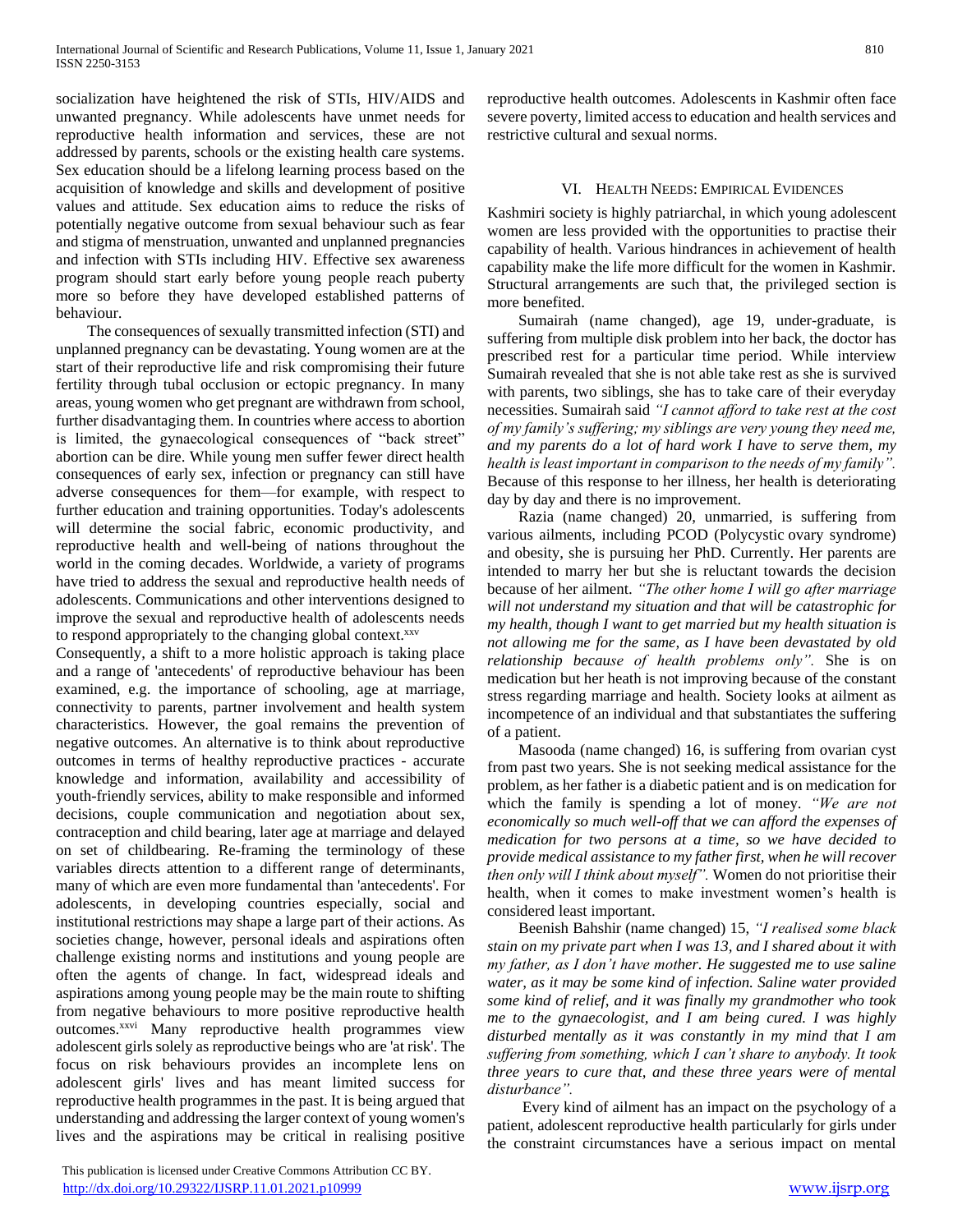health. Because of the fear of sharing and the proper response from the doctors, reproductive health ailment leads to psychological disturbance as well.

 Samina sultan (name changed)17, *"I have white discharge problem since 13, and I am not able to share this problem and seek medical help. I think it is normal and is a part of adolescence, the problem is growing with every passing day and I am not able to do anything about it".*

 Adolescents generally lack awareness regarding the reproductive health issues; it is very difficult for them to decide the normal and abnormal kind of health status, as they are in a constant changing phase. Bodily changes are triggered with other internal and psychological changes that lead to the ignorance as the culture of talking about the reproductive health is not prevalent in the society.

 Towkina Rasheed (name changed) 18*, "I had my period very early at the age of twelve, my first periods prolonged for 20-25 days. That time I was not able to make a decision what to do about it, when the situation turned worse after 25 days my mother took me to the gynaecologist, and she suggested, I am anaemic and needed to be taken care and well fed".*

 Adolescence is a phase of change, and proper care needs to be done. The body in this phase is in high demand of nutrients. Any negligence can cause a severe blow to the individual health. Adolescent girls lack that proper nutritional intake, that adversely affect their reproductive health in particular and health in general. Menstrual health plays an important role in women's sexual and reproductive life menstrual problems can be the warning signal of some underlying disease. Changes in menstrual pattern may affect her physical, psychological, social wellbeing besides creating great anxiety. It is an important component of overall health yet is ignored and given least priority.<sup>xxvii</sup> Learning about menstrual hygiene is a vital aspect of health education for adolescent girls. The onset of menstruation profoundly changes young women's lives.<sup>xxviii</sup> Good hygiene, such as use of sanitary pads and adequate washing of the genital area, is important during menstruation. Women and girls of reproductive age need access to clean, soft, absorbent sanitary products.<sup>'xxix</sup> Learning about hygiene during menstruation is a vital aspect of health education for adolescent girls, as patterns that are developed in adolescence are likely to persist into adult life.xxx Strips of towelling or cloth are not absorbent, lack cleanliness and may produce an odour.<sup>xxxi</sup>

 Sabena (name changed) 16, *"when I got my first periods last year, I was so ashamed of sharing that with my mother that i used some unclean cloth to ease myself and got infected severely, the irritation and itching was so severe that i consulted my mother and she took me to the gynaecologist and i was on medication for a month for that reason".* 

 The adolescent girls are not given such environment that they can be open towards their parents regarding their problems and in this restrictive environment; they are more vulnerable to problems and reproductive health problems as well.

# VII. CONCLUSION

 Women in society should be given such a place so that she could be free from any mental harassment caused by societal set up and could enjoy sound physical health. This is because apart from environmental factors, social factors are also responsible for affecting health of women. She could enjoy her place in society and so her position must be improved by removing evils pertaining to her and thus providing mental and hence physical health. In this backdrop the capability approach makes each person a bearer of value, and end in itself. Capability is thus a demanding notion, in its focus on the environment of choice, it is highly attentive to the goal of functioning, and instructs governments to keep it always in view. On the other hand, it does not push people into functioning: once the stage is fully set, the choice is theirs.

 More extensive information on adolescent reproductive behaviour is limited, and surveys on youth attitudes about sexuality, sexual relations, and family planning are rare. For adolescents, in developing countries especially, social and institutional restrictions may shape a large part of their actions. However it is known that adolescents are not a homogenous group, their lives vary enormously by age, sex, marital status, class, region and cultural context, similarly their lives, sexual and RH needs may vary considerably across these different groups, cultures and regions. One of such regions is the Jammu and Kashmir. There is reason to believe that due to the geographic, economic and socio-cultural peculiarity, the adolescent are more susceptible to negative RH outcomes. In Kashmir particularly adolescent reproductive and sexual health issues have not been studied much, respondents are not open to provide the required response. Adolescent girls lack the proper awareness regarding the issue because of the rigid environment, which considers the discussion on RH as taboo and because of this silent environment they suffer more. Parents play a bigger part in maintaining the health of an adolescent, but as far as the study is concerned it is being observed that the adolescent girls are not comfortable to share their RH problems with parents, which make them more vulnerable to the RH issues.

 **Acknowledgement:** The authors received no financial support for the research, authorship, and/or publication of this article.

#### AUTHORS

**First Author** – Nurgiss Nazir, Research Scholar (Sociology), Centre of Central Asian Studies, Kashmir University, Email: nargisnazir333@gmail.com, Phone: 6005023174.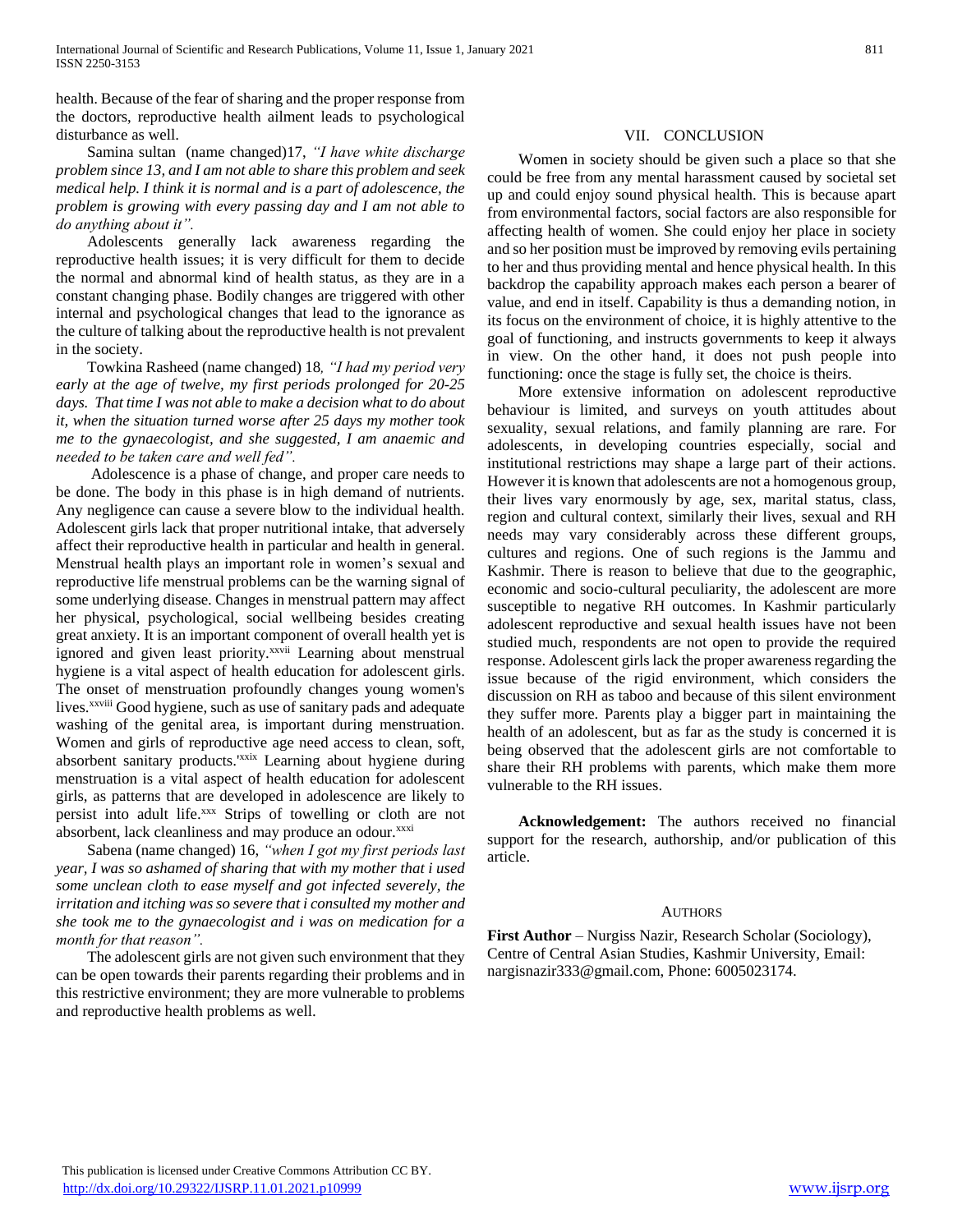<sup>i</sup> Framing Women's Health Issues in 21st Century India - A Policy Report The George Institute for Global Health India, May 2016. The George Institute for Global Health, India.  $\overline{a}$ 

ii Women's Health, National Health Portal, https://www.nhp.gov.in/healthlyliving/women-s-health

iii Muzaffar, N. (2015). Maternal Health and Social Determinants: A Study in Jammu and Kashmir, *Public Health Research*, 5(5), 144-145.

iv National Family Health Survey (NFHS-4) 2015-16: Jammu and Kashmir, available at <https://ruralindiaonline.org/resources/national-family-health-survey-nfhs-4-2015-16-jammu-and-kashmir/>

<sup>v</sup> UNICEF *Children and Women in India: A Situation Analysis*, New Delhi, 1990.

vi Gebremedhin, M. Semahegn, A. Usmael, T. And Tesfaye, G. (2018). Unsafe abortion and associated factors among reproductive aged women in Sub-Saharan Africa: a protocol for a systematic review and meta-analysis, *Syst Rev***.** Aug 25;7(1):130. doi: 10.1186/s13643-018-0775-9.

*vii Family Planning Summit, New UNFPA/Guttmacher Study, The Partnership for Maternal, Newborn & Child Health, 11 July 2012. Available at [https://www.who.int/pmnch/media/news/2012/20120627\\_family\\_planning\\_summit/en/index8.html](https://www.who.int/pmnch/media/news/2012/20120627_family_planning_summit/en/index8.html)*

**viii** Violence against women, *World Health Organisation*, available at [https://www.who.int/news-room/fact](https://www.who.int/news-room/fact-sheets/detail/violence-against-women)[sheets/detail/violence-against-women](https://www.who.int/news-room/fact-sheets/detail/violence-against-women)

ix Millstein, S. G., Petersen, A. C., & Nightingale, E. O. (Eds.). (1994). *Promoting the health of adolescents: New directions for the twenty-first century*. Oxford University Press on Demand.

<sup>x</sup> UNICEF. (2005). Adolescent Development: Perspectives and Frameworks–A discussion Paper. *United Nations Children's Fund New York. UNICEF*, *3*.

 $x_i$ <sup>xi</sup> Outlook, Program for Appropriate Technology in Health (PATH), Volume 16, Number 3,

xii Nussbaum, M. (1999). Women and equality: The capabilities approach, *International Labour Organization*, Vol. 138, No. 3. 227.

xiii Robeyns, I. (2003). The Capability Approach: An Interdisciplinary Introduction, *Amsterdam School of Social Sciences Research*, 5-8.

xiv Walker,M. (2005). Amartya Sen's Capability Approach and Education, *Educational Action Research*, Volume 13, Number 1, 103-104

xv Robeyns, I. (2003). The Capability Approach: An Interdisciplinary Introduction, *Amsterdam School of Social Sciences Research*,7-8

xviWalker,M. (2005). Amartya Sen's Capability Approach and Education, *Educational Action Research*, Volume 13, Number 1, 104-105

xvii Walker,M. (2005). Amartya Sen's Capability Approach and Education, *Educational Action Research*, Volume 13, Number 1, 104-106

xviii Osmani, S. R.( 2016). The Capability Approach and Human Development: Some Reflections, *UNDP Human Development Report.*9-16.

xix Satcher, D. (2001). The Surgeon General's call to action to promote sexual health and responsible sexual behavior. Washington, DC: US Department of Health and Human Services, 1.

xx Raphael, D., Brown, I., Rukholm, E., & Hill-Bailey, P. (1996). Adolescent health: moving from prevention to promotion through a quality of life approach. *Canadian Journal of Public Health/Revue Canadienne de Sante'e Publique*, *87*(2), 81. <sup>xxi</sup> Population Reference Bureau (PRB). The world's Youth 2000. Washington.

 $xxi$ <sup>xxii</sup> Rani, M., & Lule, E. (2004). Exploring the socioeconomic dimension of adolescent reproductive health: a multicountry analysis. *International Family Planning Perspectives*, 110.

xxiii Golub, M. S. (2000). Adolescent health and the environment. *Environmental Health Perspectives*, *108*(4), 355.

 $xxiv$  Hughes, J., & McCauley, A. P. (1998). Improving the fit: adolescents' needs and future programs for sexual and reproductive health in developing countries. *Studies in family planning*, 233-245.

 $x_{xx}$ <sup>xxv</sup> Kotwal, N., Khan, N., & Kaul, S. (2014). A review of the effectiveness of the interventions on adolescent reproductive health in developing countries. *IJSRP*, *4*, 1.